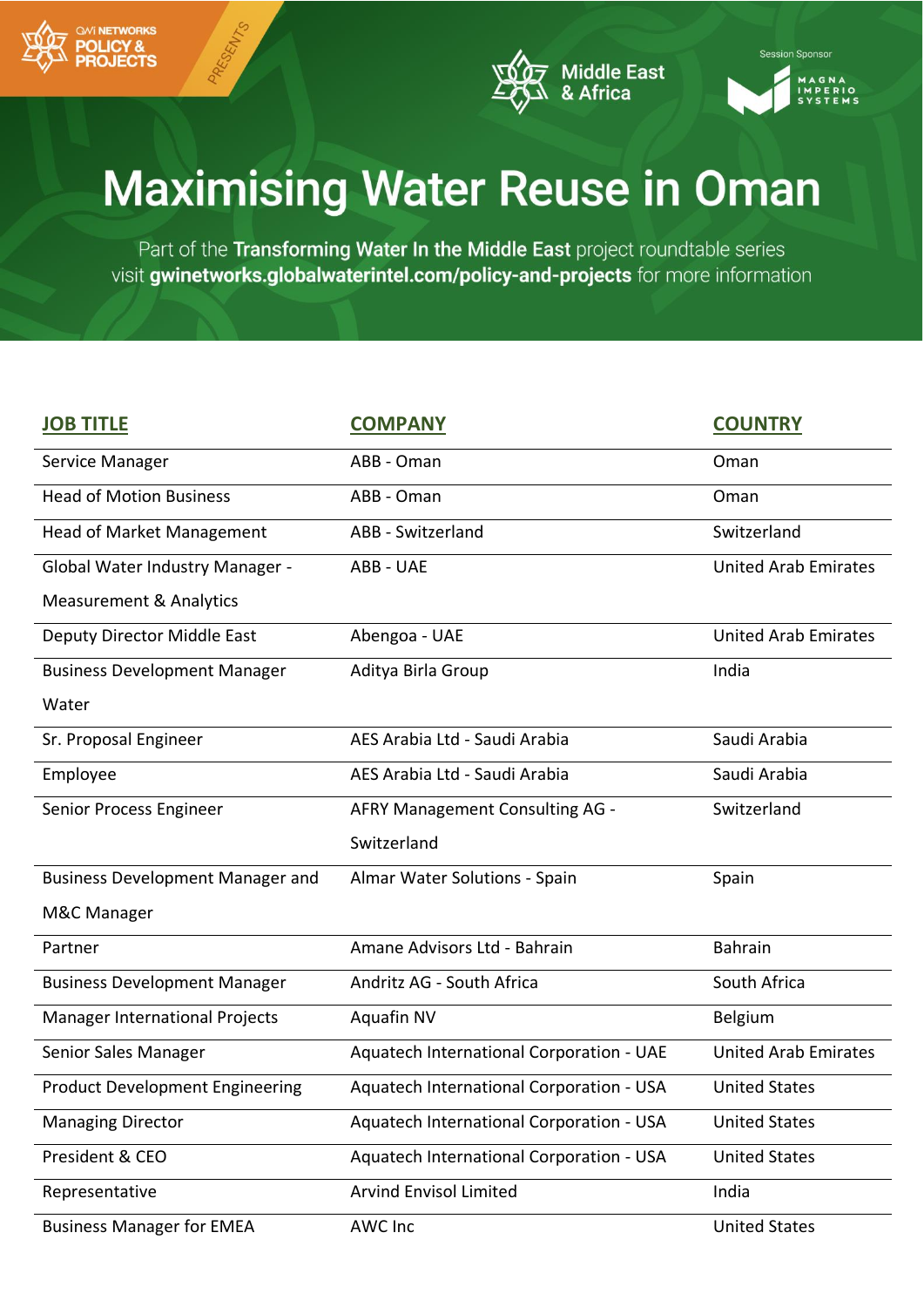





Part of the Transforming Water In the Middle East project roundtable series visit gwinetworks.globalwaterintel.com/policy-and-projects for more information

| <b>JOB TITLE</b>                          | <b>COMPANY</b>                        | <b>COUNTRY</b>              |
|-------------------------------------------|---------------------------------------|-----------------------------|
| <b>General Manager</b>                    | <b>Badger Meter - UAE</b>             | <b>United Arab Emirates</b> |
| Regional Sales Manager - Middle East      | Badger Meter - UAE                    | <b>United Arab Emirates</b> |
| & North Africa                            |                                       |                             |
| Sales Engineer                            | <b>Bioworks GmbH</b>                  | Germany                     |
| <b>BOD</b>                                | <b>Bluewater Bio Ltd</b>              | United Kingdom              |
| <b>Commercial Manager</b>                 | China Geo-Engineering Corporation     | China                       |
|                                           | International Ltd CGCINT - China      |                             |
| <b>Business Assistant</b>                 | China Geo-Engineering Corporation     | China                       |
|                                           | International Ltd CGCINT - China      |                             |
| <b>Business Development Manager</b>       | Clean TeQ Holdings Ltd - Australia    | Australia                   |
| EVP & GM                                  | Cooley Group                          | <b>United States</b>        |
| <b>Business Development Manager</b>       | Copasa - Qatar                        | Qatar                       |
| <b>RO Application Specialist</b>          | Danfoss - Spain                       | Spain                       |
| Marketing and Product Development         | De Nora Water Technologies - Italy    | Italy                       |
| Manager                                   |                                       |                             |
| Area Sales Manager Projects               | De Nora Water Technologies - UAE      | <b>United Arab Emirates</b> |
| Senior Technology Consultant              | Dr-Ing Peters Consulting for Membrane | Germany                     |
|                                           | Technology                            |                             |
| <b>Key Account Engineer</b>               | <b>Dutco Tennant LLC</b>              | <b>United Arab Emirates</b> |
| Representative                            | <b>Dutco Tennant LLC</b>              | <b>United Arab Emirates</b> |
| Middle East Director                      | <b>EGIS - France</b>                  | France                      |
| <b>International Business Development</b> | FCC Aqualia - Spain                   | Spain                       |

Manager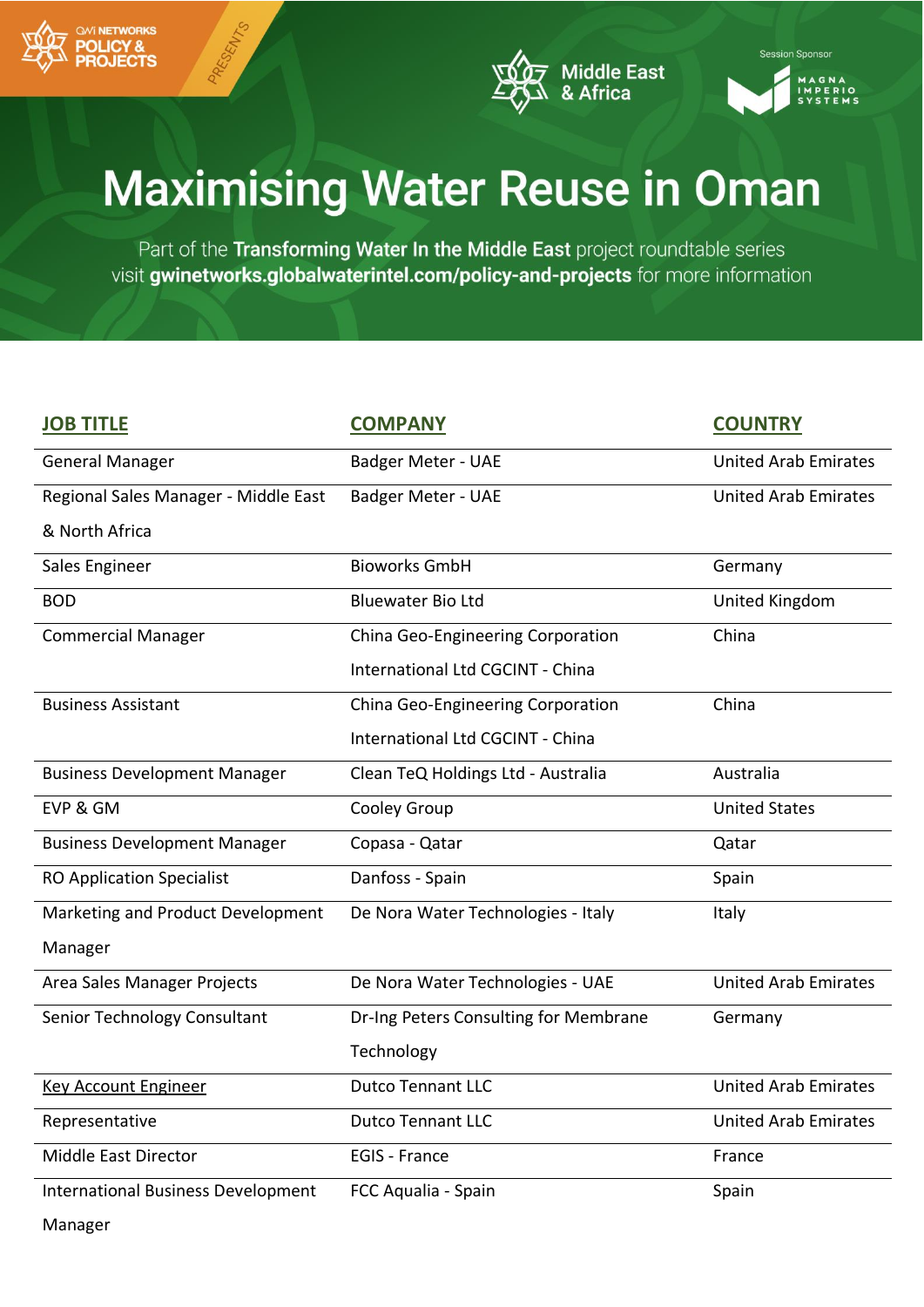





| <b>JOB TITLE</b>                    | <b>COMPANY</b>                               | <b>COUNTRY</b>              |
|-------------------------------------|----------------------------------------------|-----------------------------|
| <b>Managing Director</b>            | Fisia Italimpianti SpA                       | <b>Italy</b>                |
| Senior Tunnel Engineer              | GHD Pty Ltd - Australia                      | Australia                   |
| Representative                      | GIZ                                          |                             |
| Middle East Director                | <b>GS Inima Environment SA - UAE</b>         | <b>United Arab Emirates</b> |
| Project Sales Manager               | Hach Company - USA                           | <b>United States</b>        |
| <b>Business Development</b>         | <b>Hassan Allam Construction</b>             | Egypt                       |
| <b>Business Development Manager</b> | <b>Homerider Systems</b>                     | France                      |
| <b>Regional Sales Manager</b>       | Howden Group Ltd                             | United Kingdom              |
| <b>Account Leader - New Build</b>   | Howden Middle East                           | <b>United Arab Emirates</b> |
| Country Manager - Middle East       | Idrica - Spain                               | Spain                       |
| President & CEO                     | Independent Consultant - Patrice Fonlladosa  | France                      |
| <b>Regional Business Manager</b>    | Innovyze - UK                                | United Kingdom              |
| <b>Chief Commercial Officer</b>     | <b>IntelliFlux Controls</b>                  | <b>United States</b>        |
| Area Sales Manager                  | Interapp AG - Spain                          | Spain                       |
| Manager                             | International Finance Corporation - USA      | <b>United States</b>        |
| Research Analyst                    | <b>ION Group</b>                             | United Kingdom              |
| <b>Managing Director</b>            | <b>Isle Utilities - UAE</b>                  | <b>United Arab Emirates</b> |
| <b>Regional Manager</b>             | <b>Italmatch Chemicals SPA - UAE</b>         | <b>United Arab Emirates</b> |
| <b>Operations Manager</b>           | Jacobs Engineering Group - UAE               | <b>United Arab Emirates</b> |
| RSL / PM                            | Jacobs Engineering Group - UAE               | <b>United Arab Emirates</b> |
| Process Engineer/Sales              | Jager Umwelt-Technik GmbH                    | Germany                     |
| Director                            | Japan Cooperation Center for the Middle East | Saudi Arabia                |
|                                     | - Saudi Arabia                               |                             |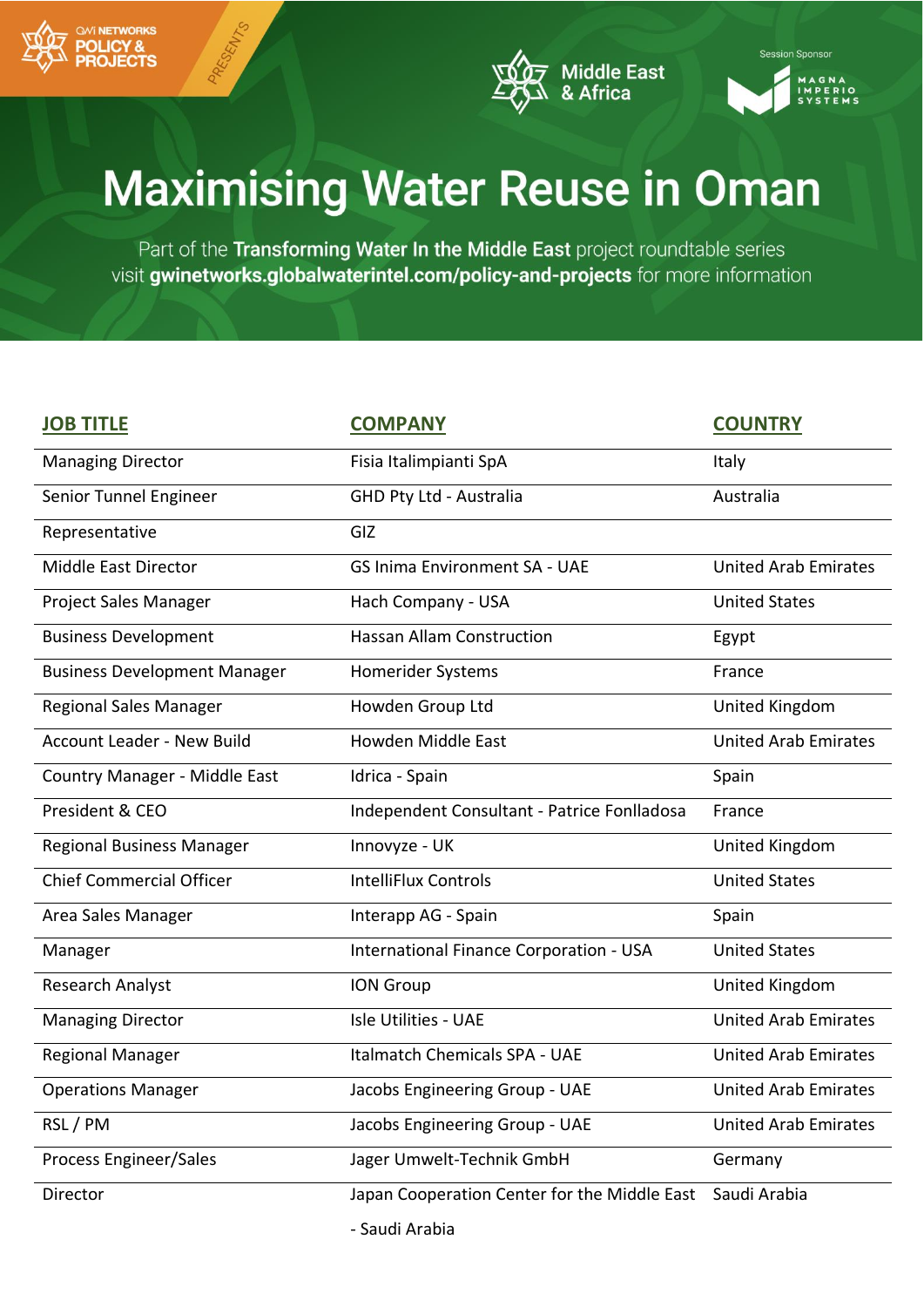





| <b>JOB TITLE</b>                             | <b>COMPANY</b>                       | <b>COUNTRY</b>              |
|----------------------------------------------|--------------------------------------|-----------------------------|
| Chief Strategy Officer, Environment          | John Cockerill - Belgium             | Belgium                     |
| Sector                                       |                                      |                             |
| <b>Chief Strategy Office</b>                 | John Cockerill - Belgium             | Belgium                     |
| <b>Global Commercial Growth Leader</b>       | Koch Separation Solutions KSS - UK   | <b>United Kingdom</b>       |
| <b>Controller &amp; Director of Business</b> | <b>Localized Water Solutions Inc</b> | <b>United States</b>        |
| Development                                  |                                      |                             |
| COO/CTO                                      | Magna Imperio Systems                | <b>USA</b>                  |
| MI Systems Corporate Partner                 | Magna Imperio Systems                | <b>USA</b>                  |
| <b>Technical Director - Water</b>            | Marubeni Corporation - UAE           | <b>United Arab Emirates</b> |
| Infrastructure                               |                                      |                             |
| Project Developer                            | Mascara Nouvelles Technologies       | France                      |
| <b>Regional Sales Manager</b>                | Metito - UAE                         | <b>United Arab Emirates</b> |
| <b>Business Analyst</b>                      | Metito - UAE                         | <b>United Arab Emirates</b> |
| <b>Technical Manager</b>                     | Miahona                              | Saudi Arabia                |
| <b>Technical Director</b>                    | Miahona                              | Saudi Arabia                |
| Project delivery, Operations & Asset         | Miahona                              | Saudi Arabia                |
| Manager                                      |                                      |                             |
| HQ Strategy Director (Latam, Europe,         | Miya Water - Spain                   | Spain                       |
| Africa)                                      |                                      |                             |
| Water Sector Leader and Regional             | Mott MacDonald - UAE                 | <b>United Arab Emirates</b> |
| Development Director, ME                     |                                      |                             |
| <b>Principal Engineer</b>                    | Mott MacDonald - UK                  | United Kingdom              |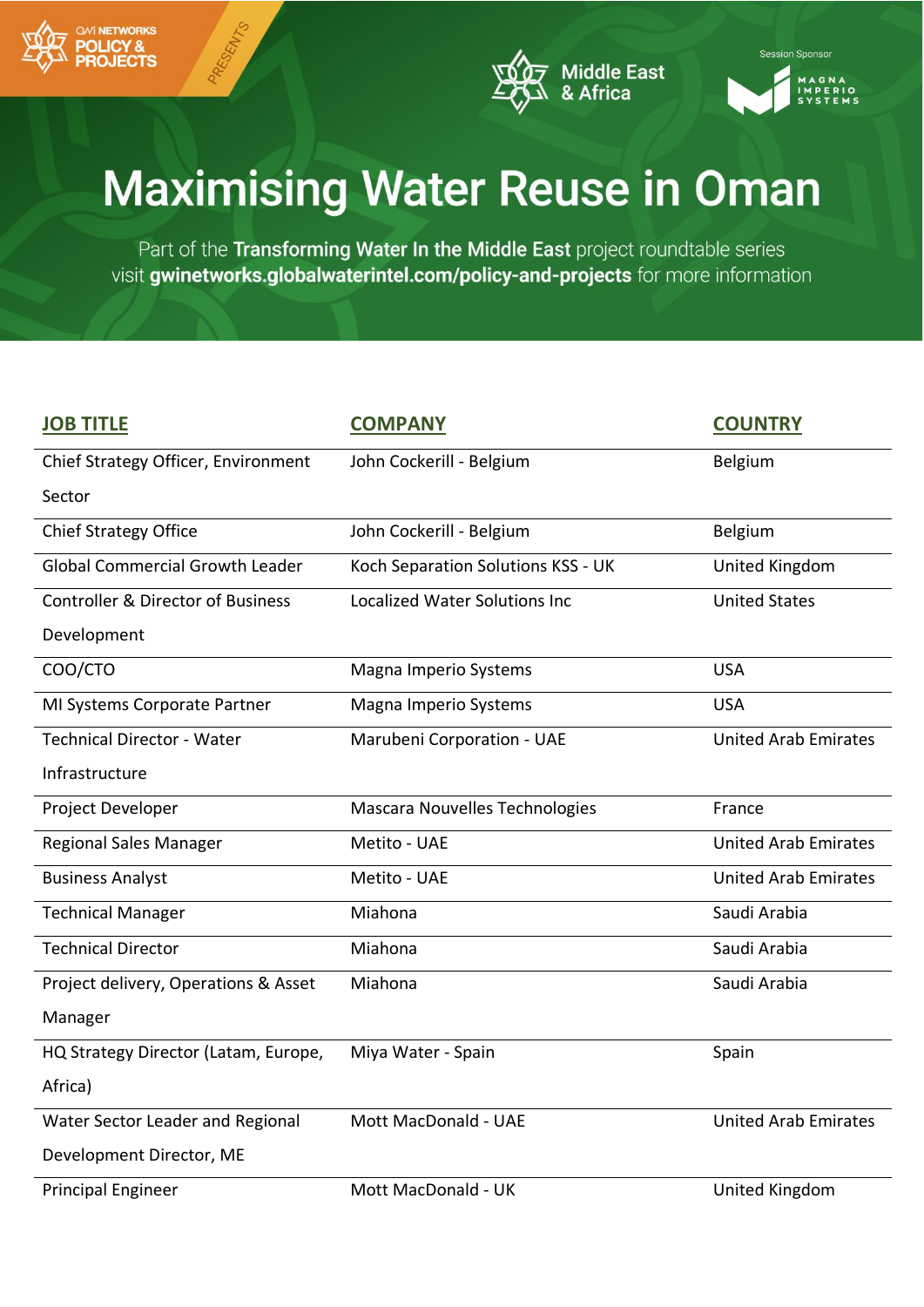





| <b>JOB TITLE</b>                        | <b>COMPANY</b>                             | <b>COUNTRY</b>              |
|-----------------------------------------|--------------------------------------------|-----------------------------|
| Director Of Business Development        | Nanostone Water Inc - USA                  | <b>United States</b>        |
| (GCC)                                   |                                            |                             |
| Networker Romanian Platform             | Netherlands Water Partnership              | Netherlands                 |
| Project Officer - MENA region, Water    | Netherlands Water Partnership              | Netherlands                 |
| & Conflict                              |                                            |                             |
| Project manager                         | Nordic Water Products AB - Sweden          | Sweden                      |
| <b>Account Manager</b>                  | Novozymes - Greece                         |                             |
| <b>Commercial Manager</b>               | <b>NXFiltration</b>                        | Netherlands                 |
| Representative                          | Organo Corporation - Japan                 | Japan                       |
| Partner                                 | <b>Pinsent Masons LLP - UAE</b>            | <b>United Arab Emirates</b> |
| <b>General Manager MENA</b>             | PureLine Treatments Systems - Saudi Arabia | Saudi Arabia                |
| VP Sales & Marketing                    | <b>Rotec Reverse</b>                       | Israel                      |
| Country Director Saudi Arabia           | SAUR - Saudi Arabia                        | Saudi Arabia                |
| Sales Manager - Municipal &             | Scotmas Group                              | United Kingdom              |
| Industrial                              |                                            |                             |
| <b>Business Development Manager</b>     | Shapoorji Pallonji Group - UAE             | <b>United Arab Emirates</b> |
| <b>Head of Vertical Sales</b>           | Siemens                                    | Saudi Aravia                |
| TitlePartner Sales - Digital Industries | Siemens - Oman                             | Oman                        |
| Discipline Lead - WWT & PS              | Stantec - UAE                              | <b>United Arab Emirates</b> |
| Analyst                                 | Stantec - UAE                              | <b>United Arab Emirates</b> |
| <b>Technical Manager</b>                | <b>Strabag Oman LLC</b>                    | Oman                        |
| Deputy General Manager - Suez           | <b>SUEZ</b>                                | Italy                       |
| <b>Trattamento Acque</b>                |                                            |                             |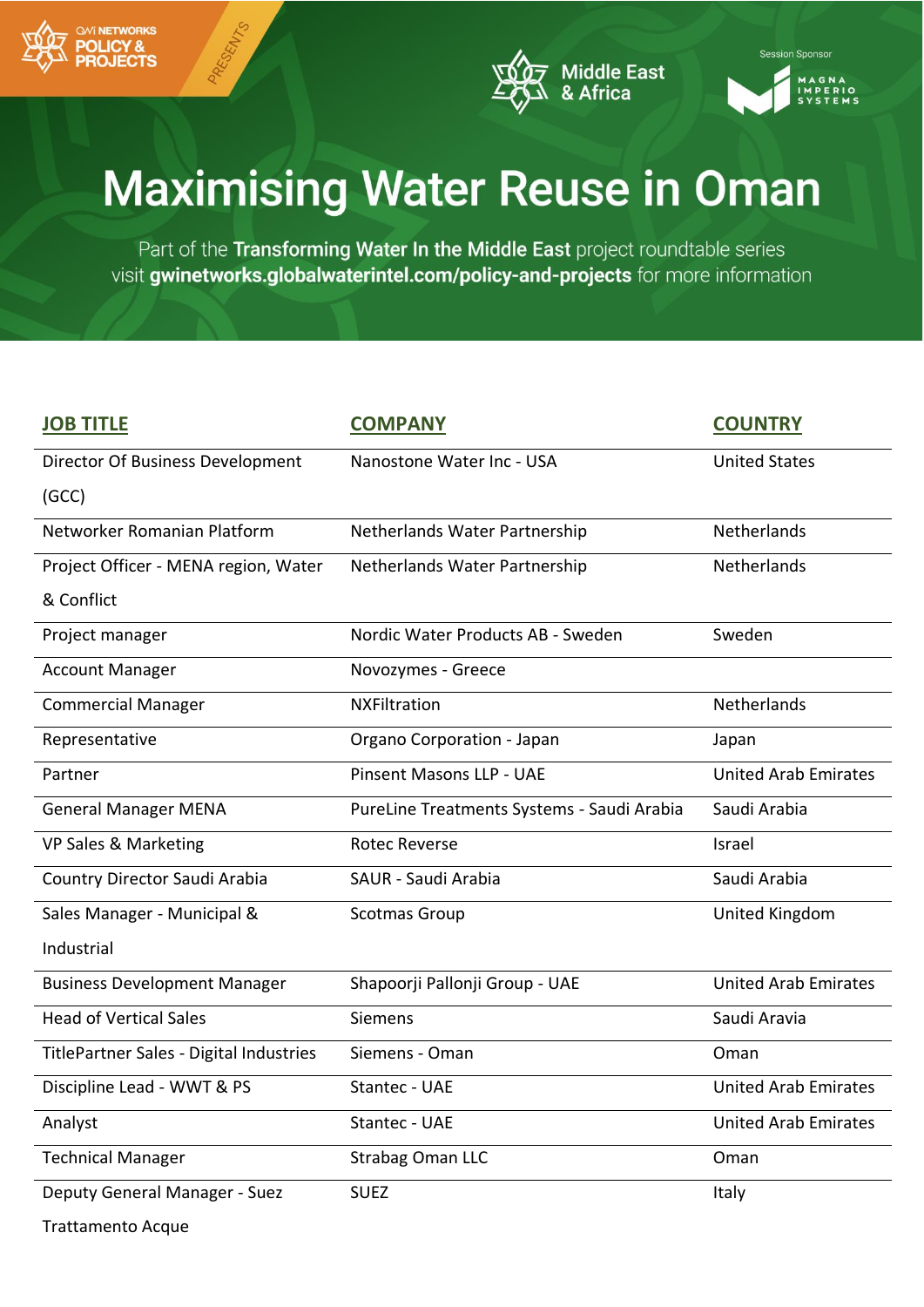





| <b>JOB TITLE</b>                      | <b>COMPANY</b>                            | <b>COUNTRY</b>              |
|---------------------------------------|-------------------------------------------|-----------------------------|
| Employee                              | Suez - Degremont - Saudi Arabia           | Saudi Arabia                |
| <b>Deputy General Manager</b>         | Suez Environnement - UAE                  | <b>United Arab Emirates</b> |
| Director of Strategic Development     | Suez International - France               | France                      |
| Sales Manager                         | Suez Water Technologies & Solutions - UAE | <b>United Arab Emirates</b> |
| Project Manager + Plant Manager       | Suez Water Technologies & Solutions - UAE | <b>United Arab Emirates</b> |
| <b>Business Development Manager</b>   | Tedagua - Spain                           | Spain                       |
| <b>Business Development</b>           | Toshiba Corporation - Japan               | Japan                       |
| Director                              | Toshiba Water Solutions America Inc       | <b>United States</b>        |
| <b>General Manager</b>                | Toyota Tsusho Corporation - Japan         |                             |
| Manager                               | Toyota Tsusho Corporation - Japan         | Japan                       |
| <b>Market Development Analyst</b>     | Trojan Technologies - Canada              | Canada                      |
| <b>Managing Director</b>              | Utico FZC - UAE                           | <b>United Arab Emirates</b> |
| <b>Regional Director, Business</b>    | VA Tech Wabag Ltd - UAE                   | <b>United Arab Emirates</b> |
| Development (Middle East)             |                                           |                             |
| Senior Cost Engineer                  | Veolia                                    | Lebanon                     |
| Europe & CIS Area Manager             | Veolia - France                           | France                      |
| Project Manager                       | Veolia - Oman                             | Oman                        |
| <b>Business Development, Project</b>  | Veolia - Oman                             | Oman                        |
| Manager                               |                                           |                             |
| <b>Chief Operating Officer</b>        | Veolia Middle East                        | <b>United Arab Emirates</b> |
| <b>Business Development Executive</b> | Vishvaraj Infrastructure Ltd              | India                       |
| European Business Development         | WEG Iberia SL                             | Spain                       |
| Manager, Water                        |                                           |                             |